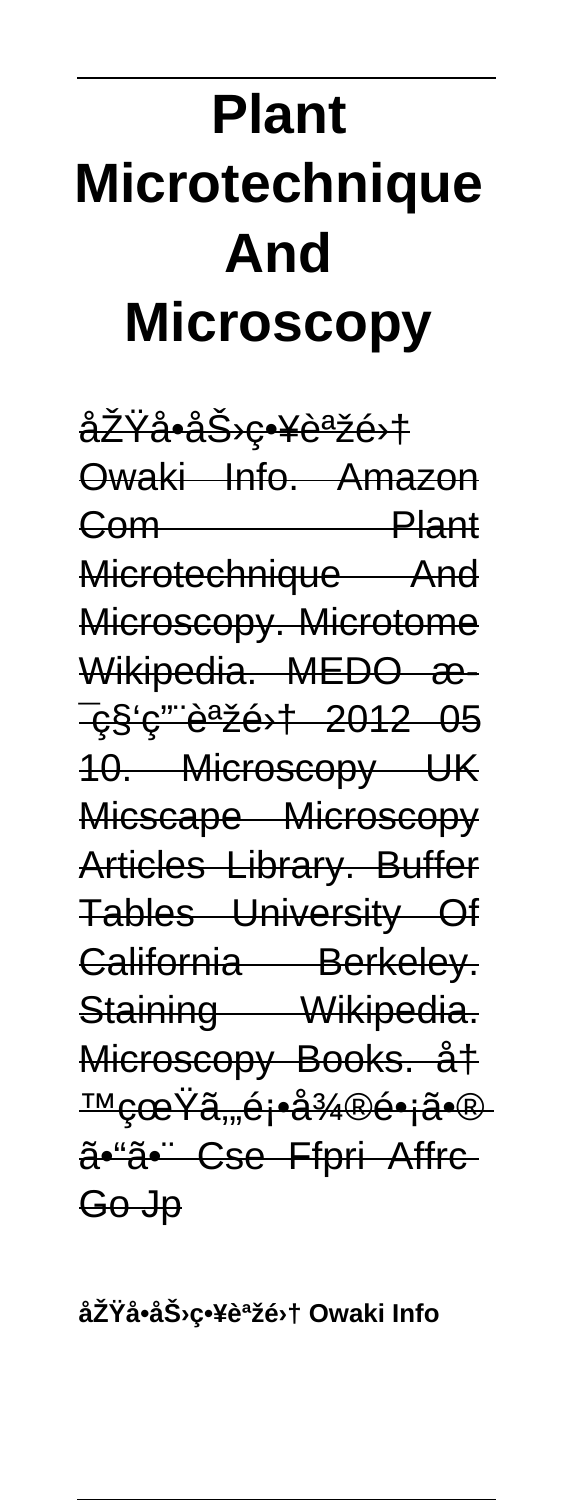June 22nd, 2018 - Module1 c•¥è<sup>a</sup>žé<sup>,</sup>† Edit Abbreviation Notes Insert Shift Row Ohio Citizens For Responsible Energy Fretting Corrosion ãf•ãf¬ãffãf†ã,£ãf3ã,°è •食 ï¼^地畃æ ©æš–åŒ–ã,¬ã,1 )å

## ‰Šæ¸›æ•°é ‡•目標''**amazon com plant microtechnique and microscopy**

may 19th, 1999 - this bar code number lets you verify that you re getting exactly the right version or edition of a book the 13 digit and 10 digit formats both work plant microtechnique has generated renewed interest in recent years due in part to the need for molecular biologists to visualize a gene or gene'

'**Microtome Wikipedia** June 23rd, 2018 - A microtome from the Greek mikros meaning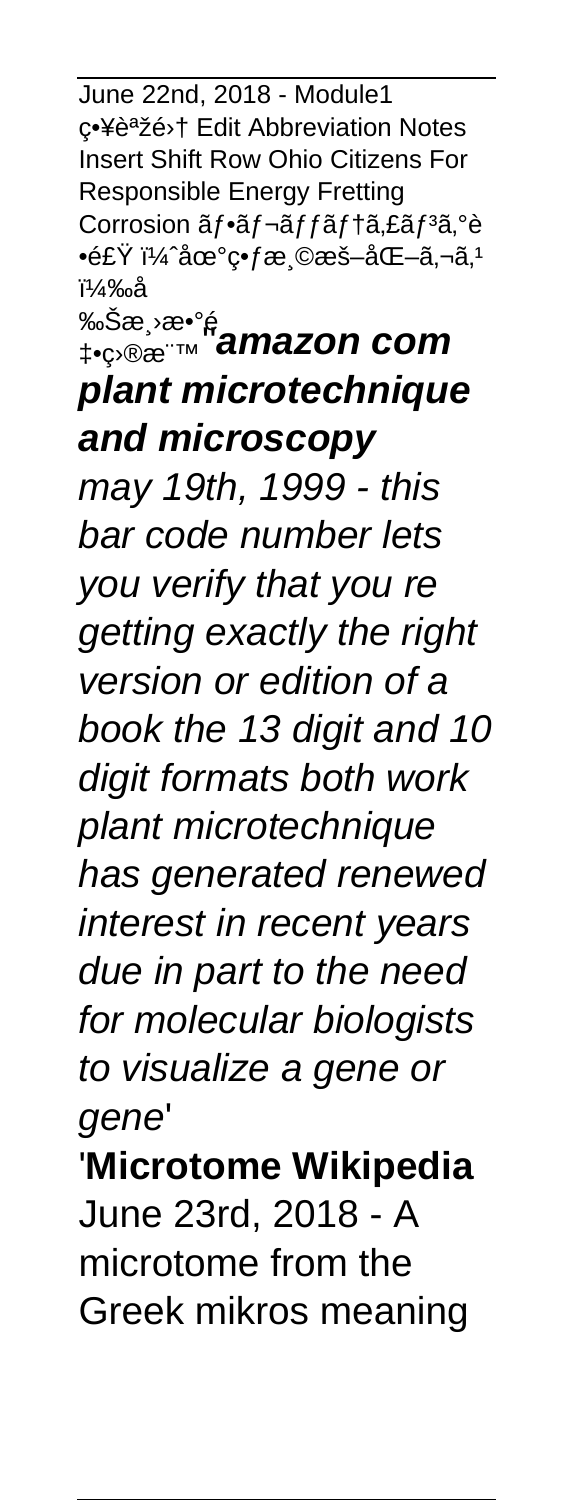# ã•«ç•™æ"• achilles tendon 5è µé<sup>a</sup> è ± 《æ™ã€⊆one s weakest point''**Microscopy UK**

**2012 05 10** iune 24th, 2018 -  $\tilde{a}, \tilde{\epsilon}$   $\tilde{a} \in$ ΋,¢ã,¤ãf<sup>3</sup>ã,∙ãf¥ã,¿ã,¤ã ƒ³ã•®é•·ç§»ç¢ºçŽ‡ã€• c•† einstein transition probability 「ã,¢ã.ãf¬ã,<sup>1</sup>è ±ã€• 医 achilles tendon

meaning to cut is a tool used to cut extremely thin slices of material known as sections Important in science microtomes are used in microscopy allowing for the preparation of samples for observation under transmitted light or electron radiation' 'medo æ<sup>-</sup>ç§'ç'" `語é<sup>,</sup>†

small and temnein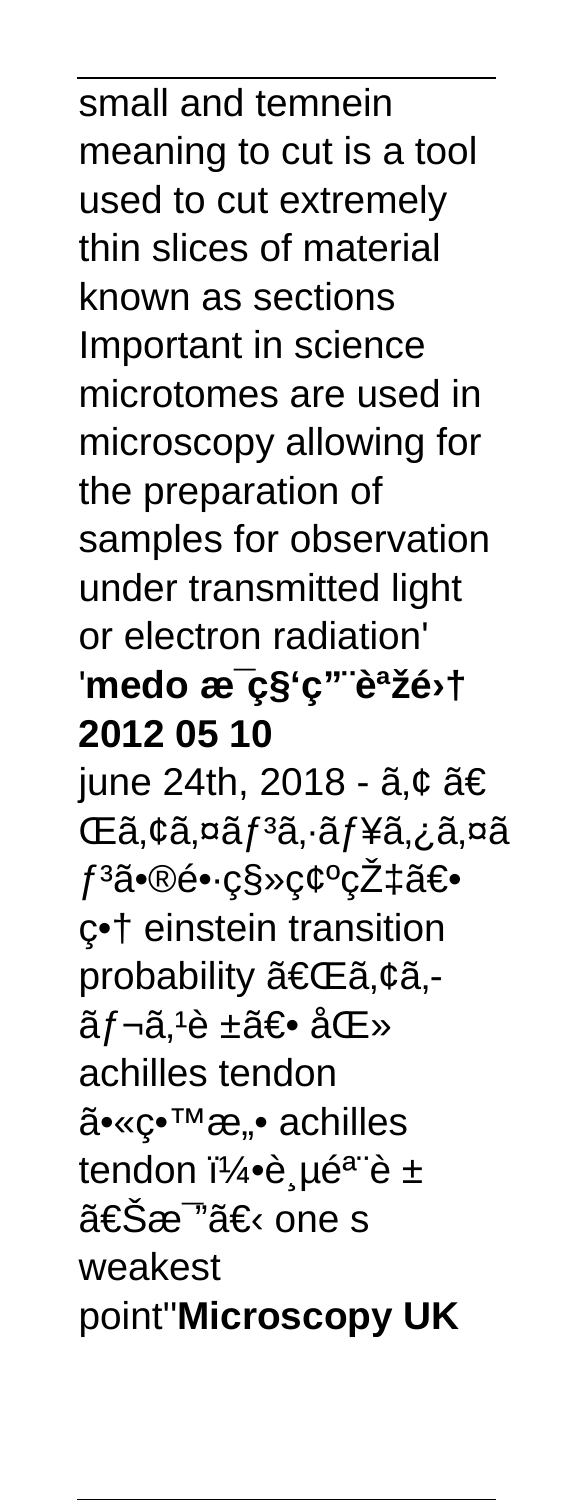## **Micscape Microscopy Articles Library**

June 21st, 2018 - Micscape Articles Library Articles and resources arranged by category for enthusiasts of microscopy macroscopy and aspects of nature and technology on the small scale'

'**Buffer Tables University Of California Berkeley** June 20th, 2018 - The Following Are Recipes For A Number Of Common Biological Buffers Taken From Ruzin 1999 Plant Microtechnique And Microscopy When Choosing One For A Particular Application Select A Buffer Based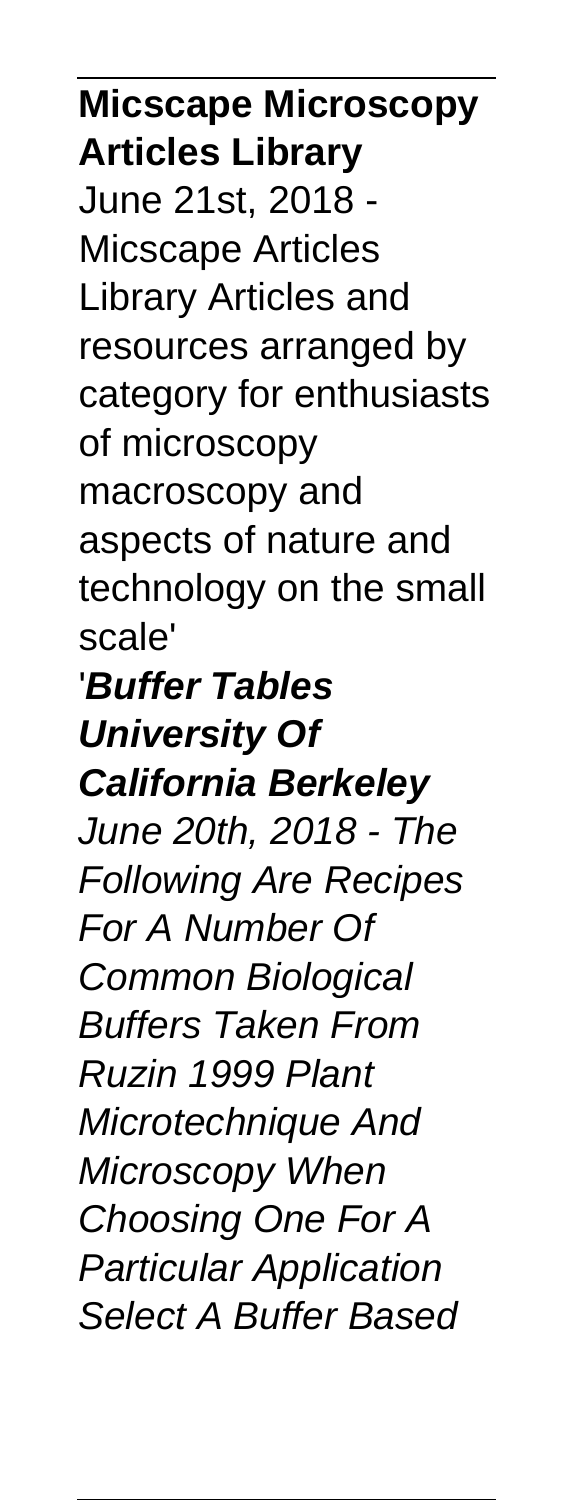### On Its PH Optimum And Biological Properties **Rather Than Its** Historical Use''**Staining Wikipedia** June 23rd, 2018 - Staining Is An

Auxiliary Technique Used In

Microscopy To Enhance Contrast In

The Microscopic Image Stains And

Dyes Are Frequently Used In